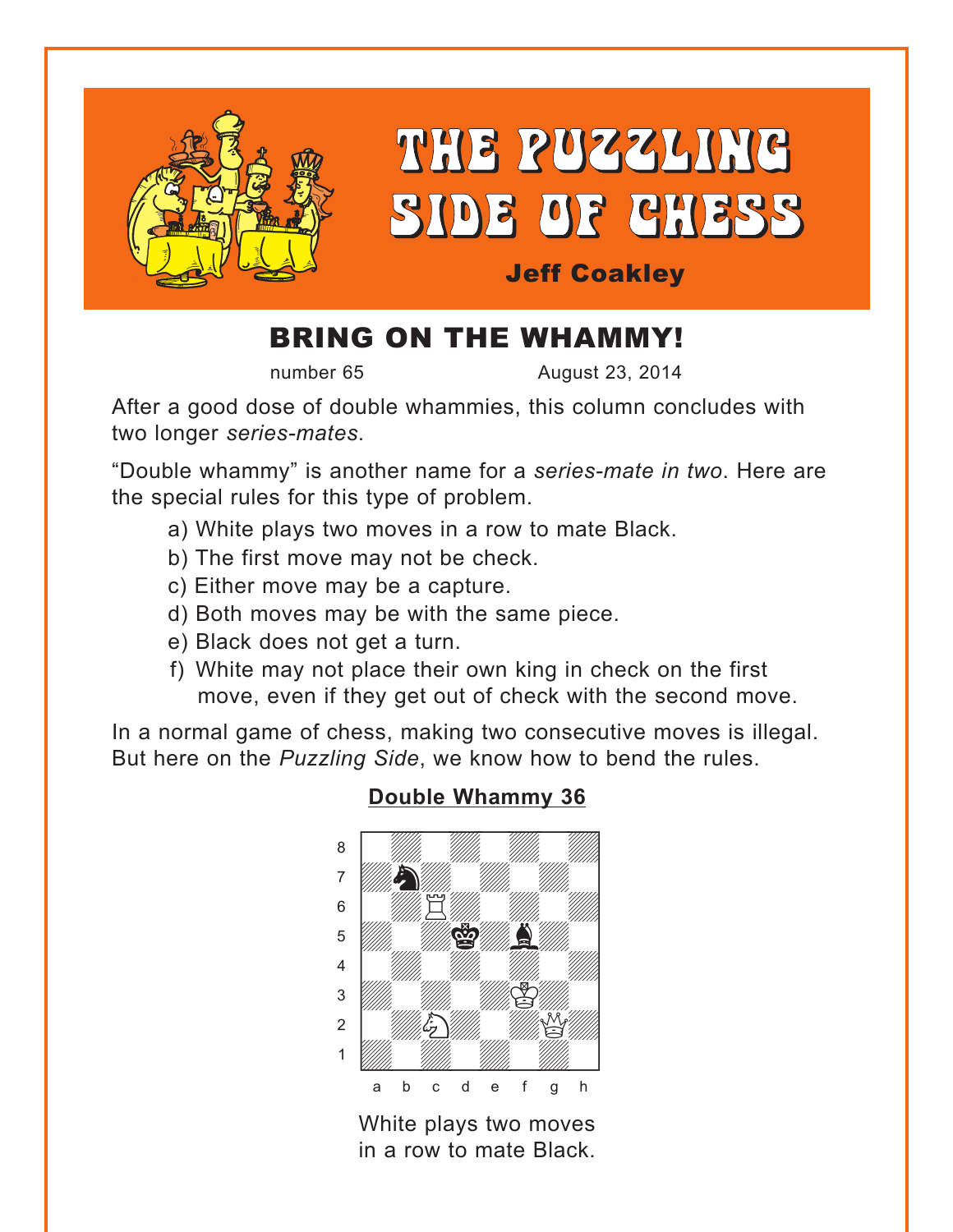<span id="page-1-0"></span>For double whammies 1-35 and more information on series-movers, see columns 2, 7, 13, 20, 28, 35, 37, 44, 50 in the archives.



*The Double Lebowski*

Next we have a set of ten *approximate twins*. These problems have nearly identical positions but different solutions. Score 10 out of 10 for a perfect strike!



White plays two moves in a row to mate Black.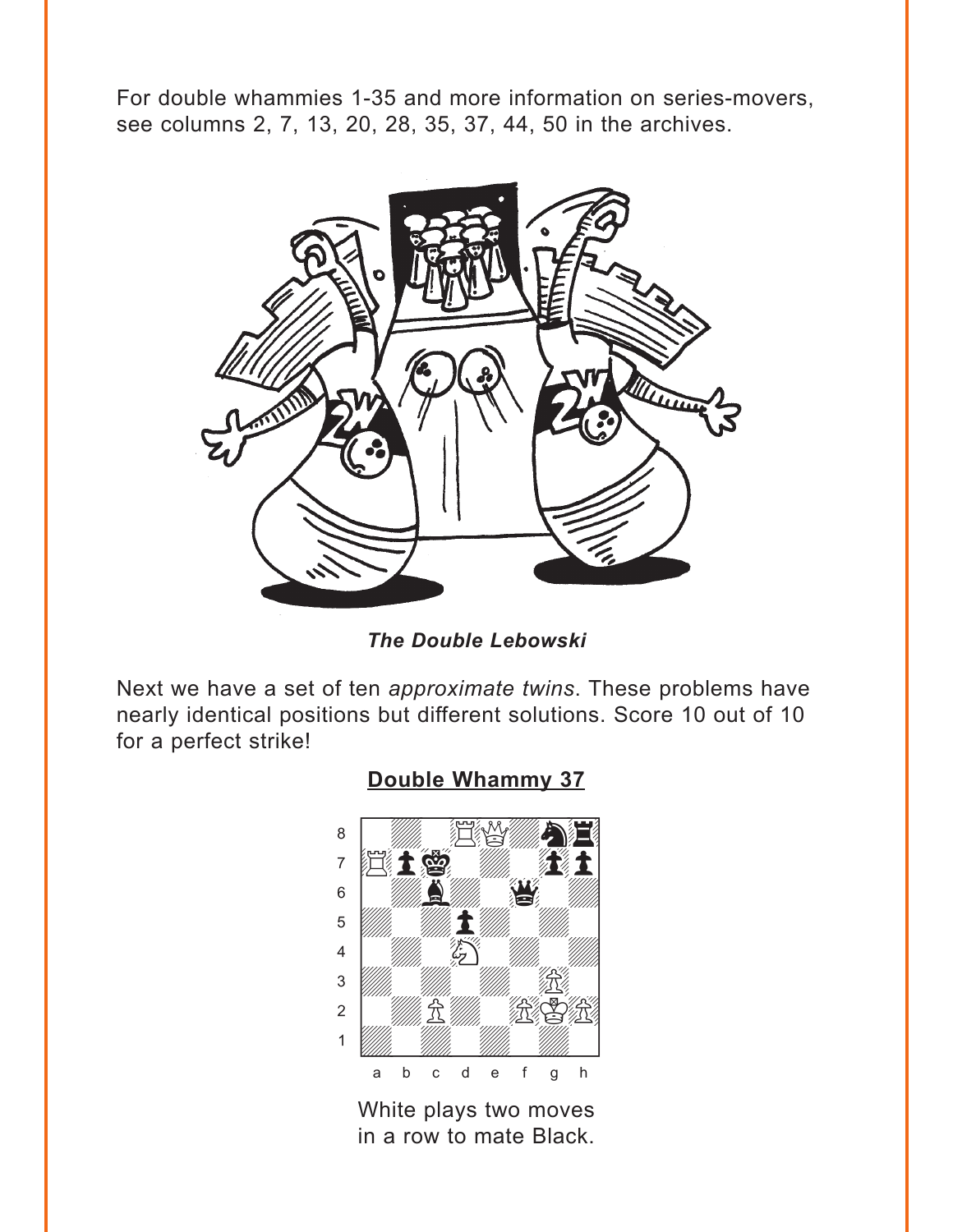<span id="page-2-0"></span>

White plays two moves in a row to mate Black.

The *2014 Chess Cafe Puzzlers Cup* has begun. Big prizes, big fun. Are you planning to take part? The deadline for entries is October 31.



**[Double Whammy 39](#page-8-0)**

White plays two moves in a row to mate Black.

Here is an alternative way to pose a double whammy that almost makes it a "standard problem".

*Find a non-checking move which threatens mate in one.*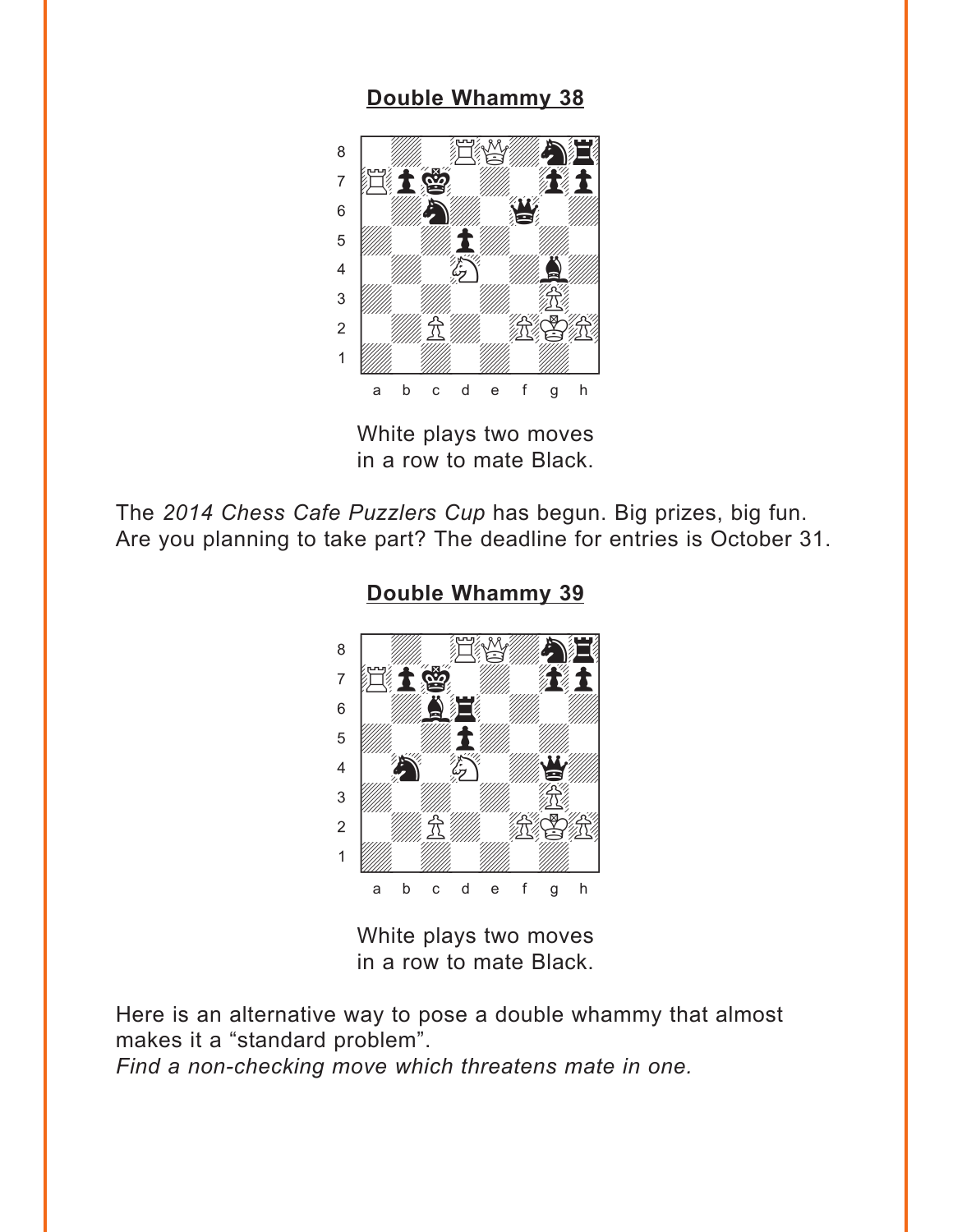<span id="page-3-0"></span>

White plays two moves in a row to mate Black.

## **[Double Whammy 41](#page-9-0)**



White plays two moves in a row to mate Black.

## **[Double Whammy 42](#page-10-0)**



White plays two moves in a row to mate Black.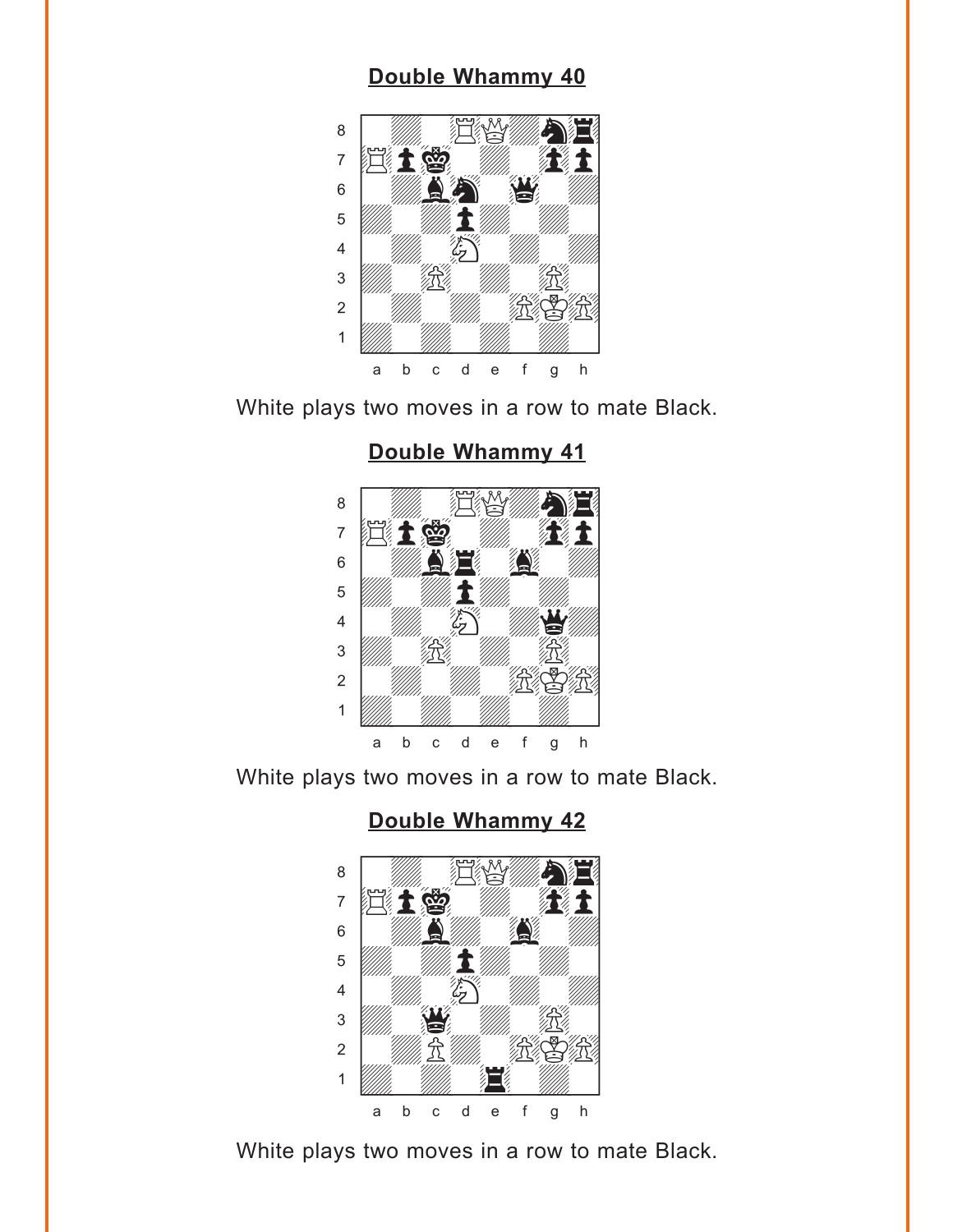<span id="page-4-0"></span>

White plays two moves in a row to mate Black.

Three more to go.

## **[Double Whammy 44](#page-11-0)**



White plays two moves in a row to mate Black.

**[Double Whammy 45](#page-11-0)**



White plays two moves in a row to mate Black.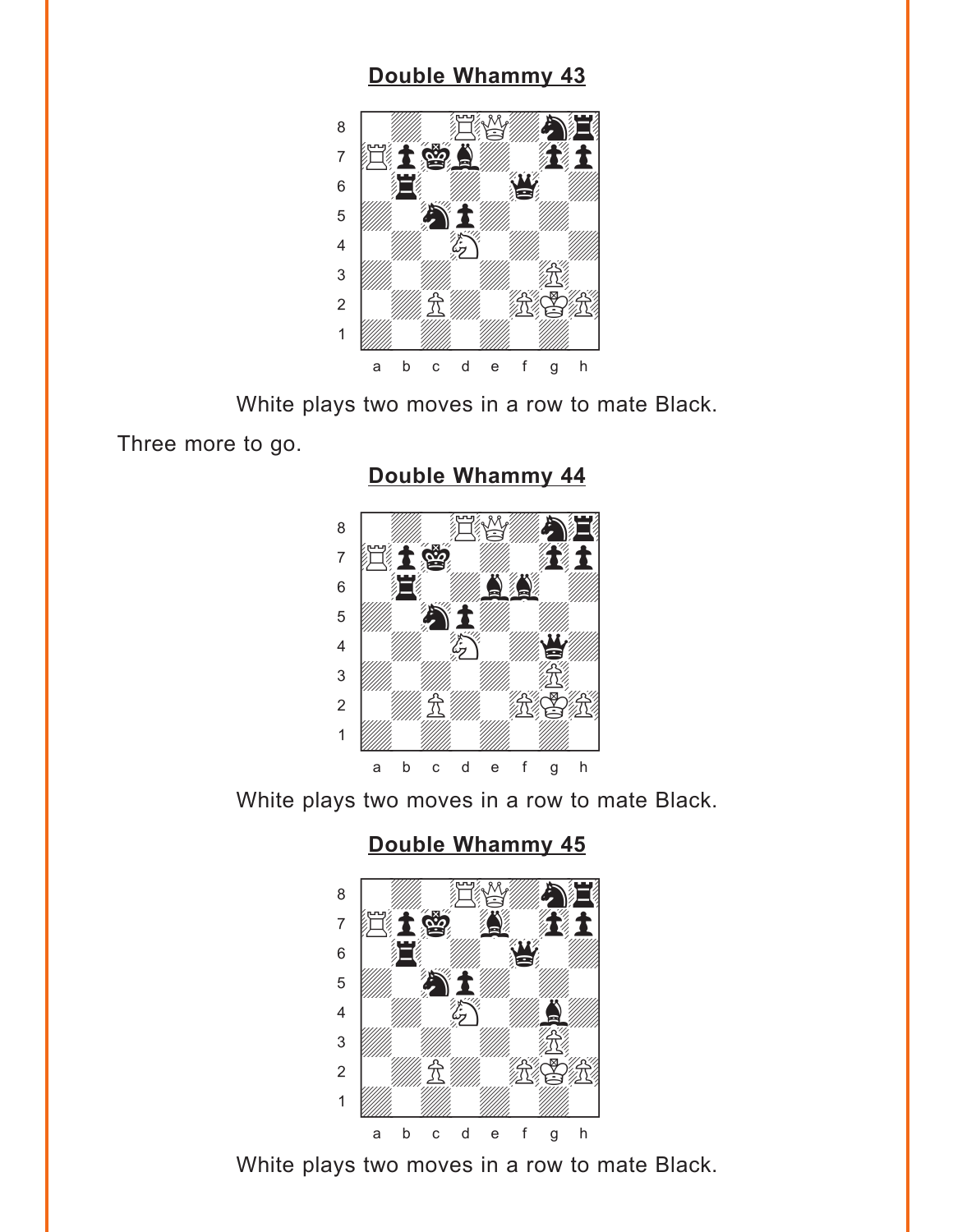<span id="page-5-0"></span>

White plays two moves in a row to mate Black.

Our first longer problem is by German composer Theodor Steudel (1928-2009), the great master of series-promotion.

As in double whammies, only the final move may be check.



## **[Multi-Wham 15](#page-13-0)**

Series-mate in 13 White plays thirteen moves in a row to mate Black.

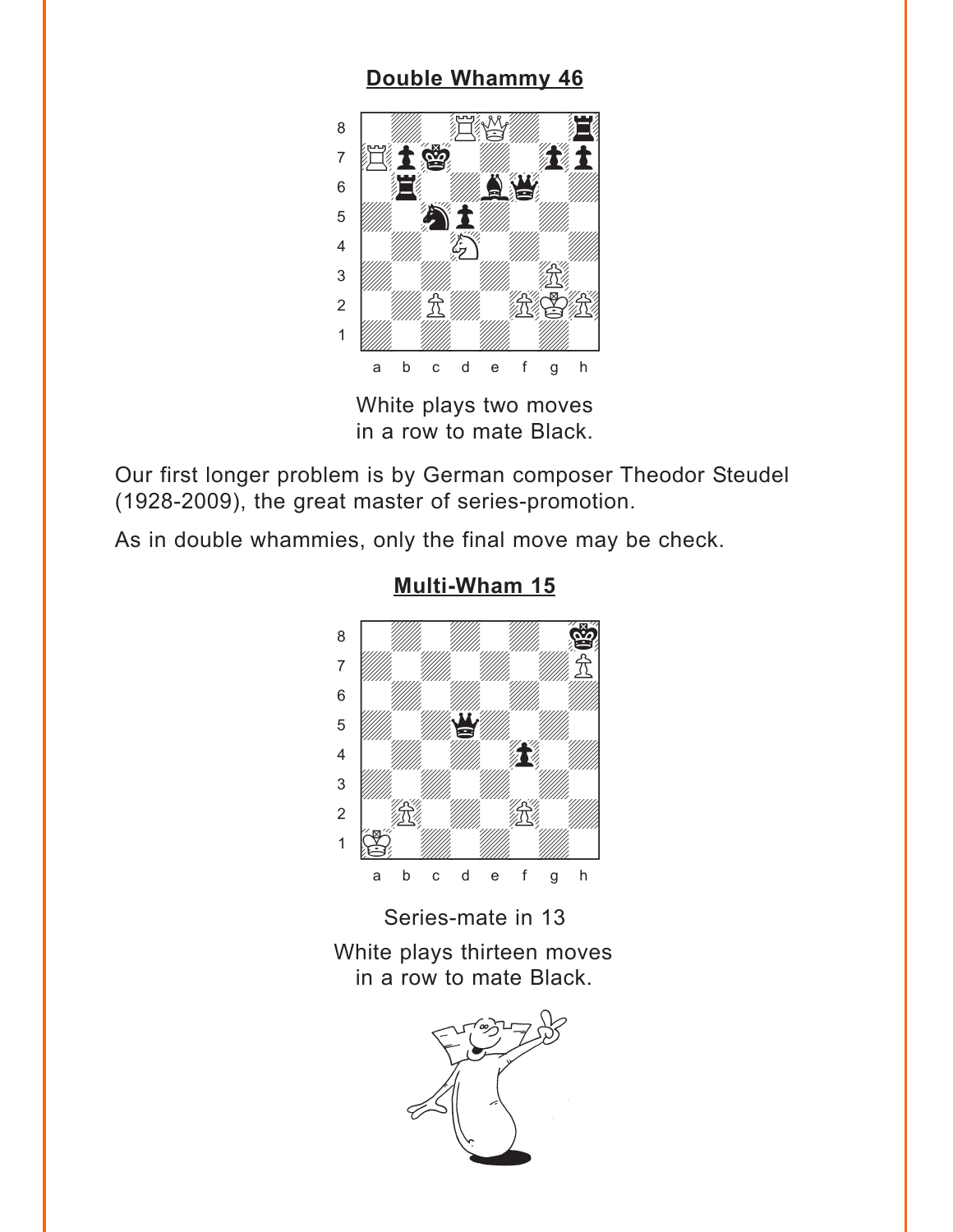<span id="page-6-0"></span>If I were going to enter the *Puzzlers Cup*, I would submit the following series-mate. What do you think? Does it have prize potential?



**[Multi-Wham 16](#page-14-0)**

White plays twenty moves in a row to mate Black.

The *ChessProblems.ca Bulletin* is an excellent online publication dedicated to series-movers of all types. The editor is Canadian composer Cornel Pacurar, a leading authority on this kind of problem. If you're serious about series-mates, then please check it out.

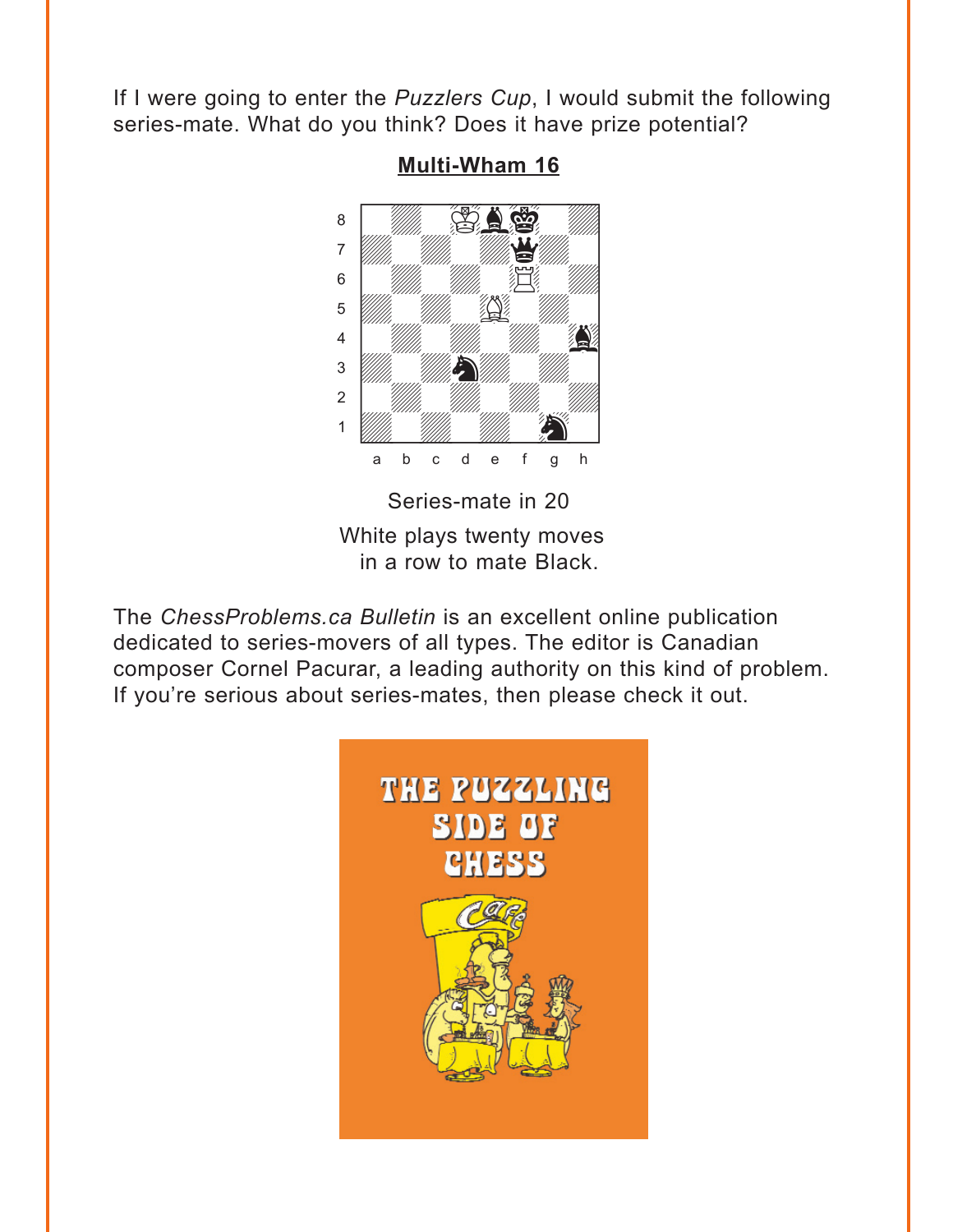# <span id="page-7-0"></span>**SOLUTIONS**

All double whammies by J. Coakley, *ChessCafe.com* (2014). Versions of 37 and 40 were previously published in *Scholar's Mate* 111 (February 2012).

*PDF hyperlinks*. You can advance to the solution of any puzzle by clicking on the underlined title above the diagram. To return to the puzzle, click on the title above the solution diagram.



## **[Double Whammy 36](#page-0-0)**



The queen leaves one long diagonal for the other. Looking for a mate with a discovered check by the white king is a natural try, but it doesn't work.

2. Nb4#



1. Qe1 The long way around. 2. Qa5#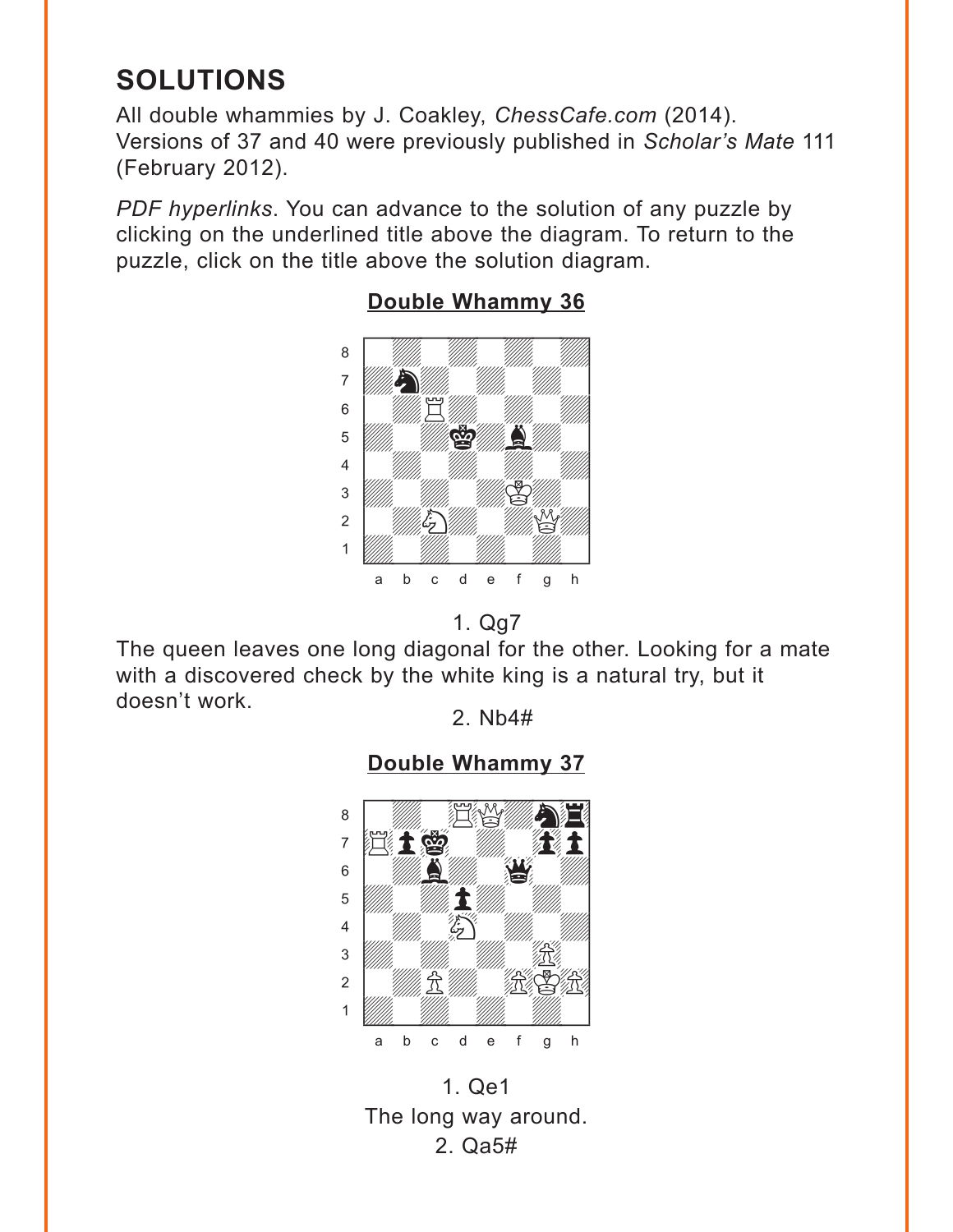<span id="page-8-0"></span>

#### 1. Ra6

Attacking the b6 square. No need to worry about being captured by 1...bxa6 in a double whammy.

2. Nb5#





1. Rxd6 Clearing d8 and removing the guard of d8. 2. Qd8#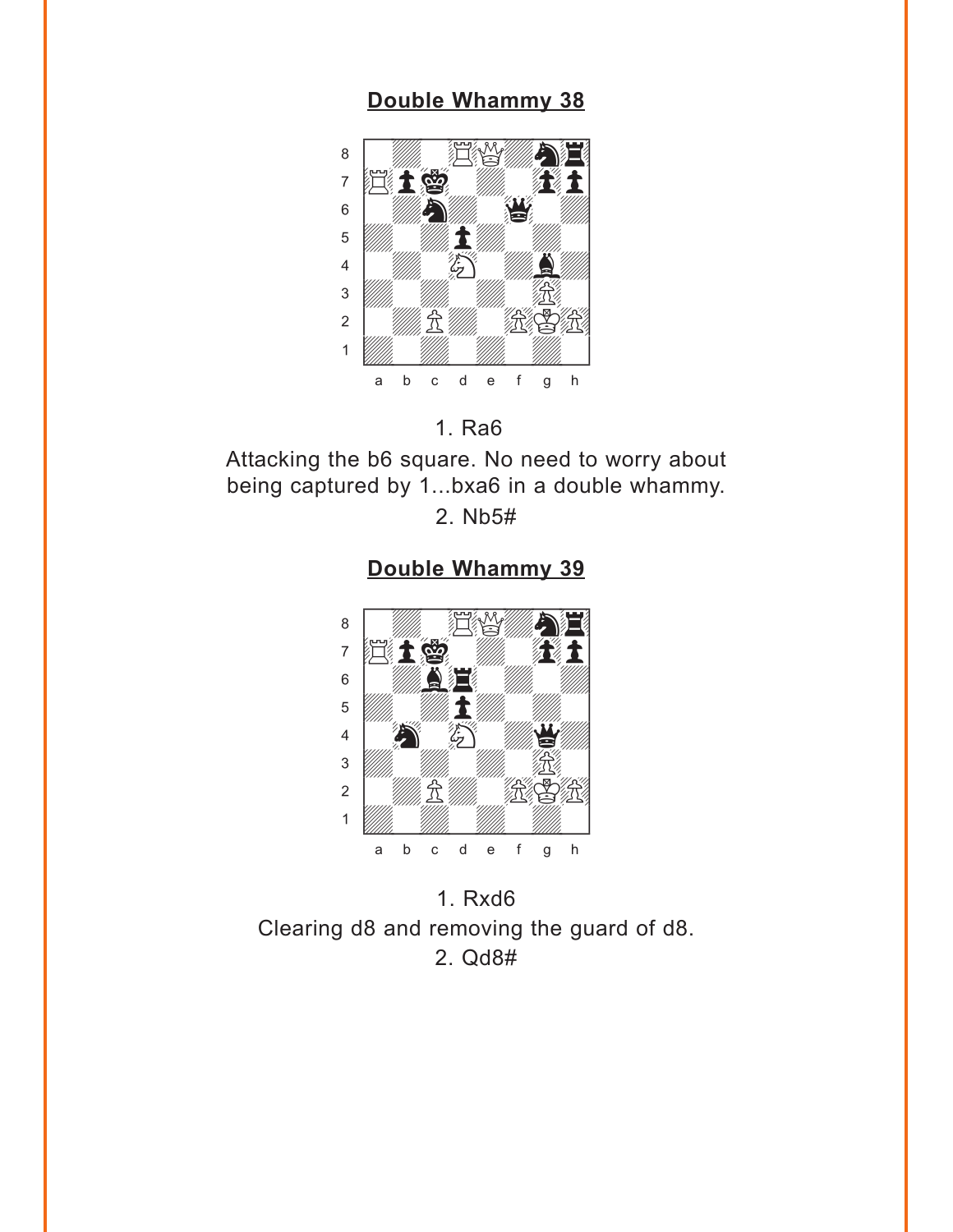<span id="page-9-0"></span>

## 1. Rda8

Escaping the clutches of the black king and keeping control of the 8th rank.

2. Qxc6#

#### **[Double Whammy 41](#page-3-0)**



2. Rxc6#

Once again, White exploits the pin of the black b-pawn.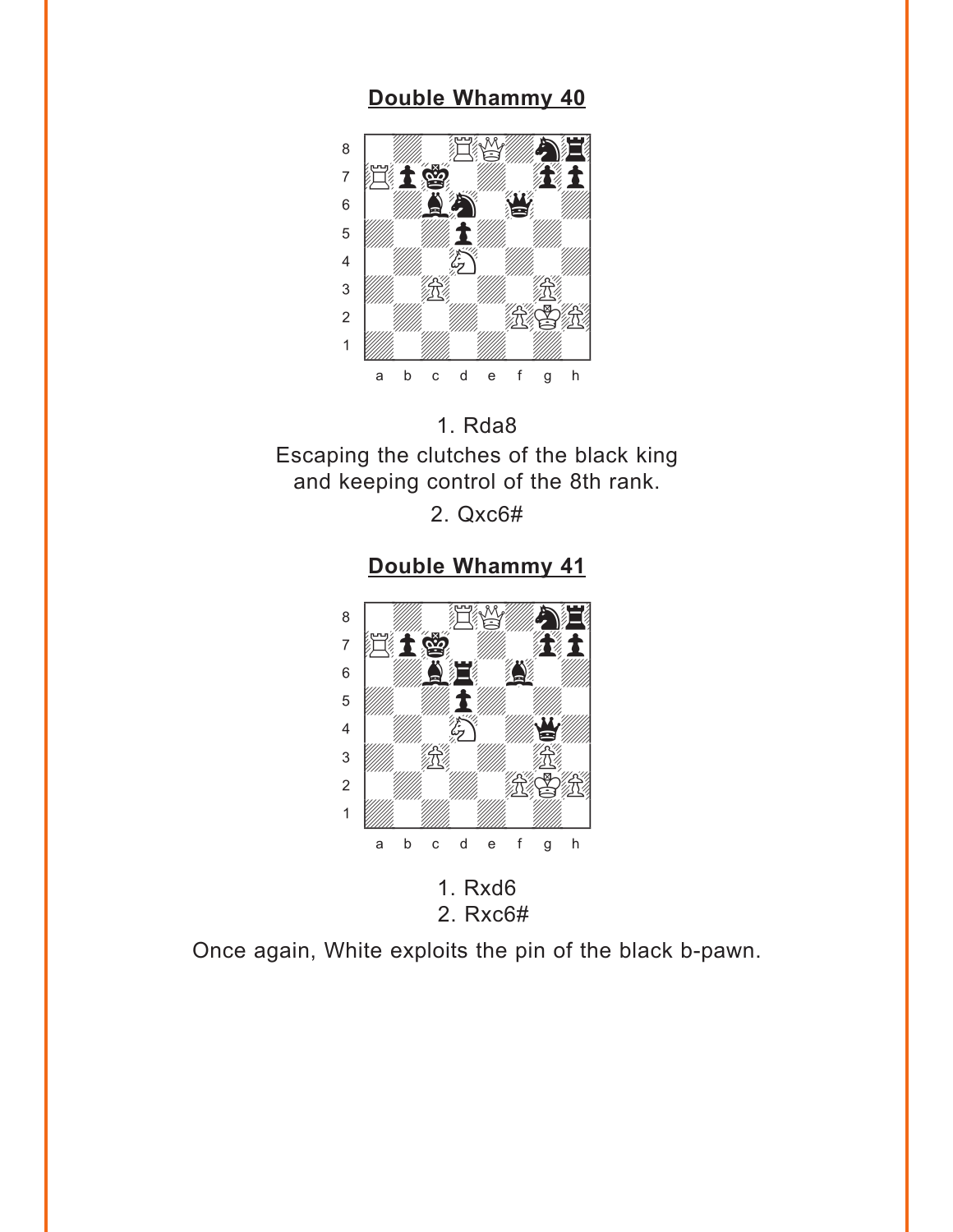<span id="page-10-0"></span>



**[Double Whammy 43](#page-4-0)**



1. Rda8 Clearing a path for the white queen. 2. Qb8#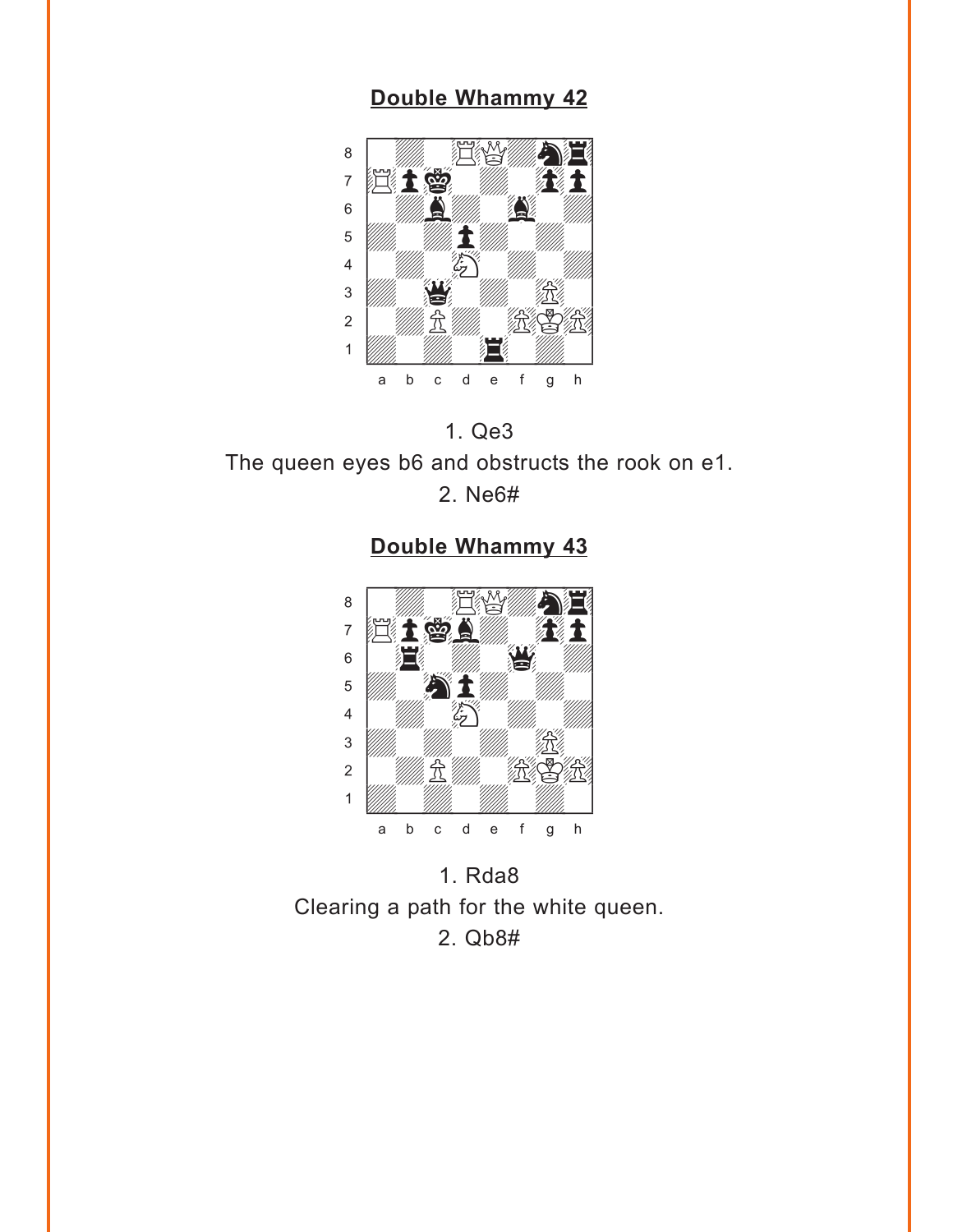<span id="page-11-0"></span>



**[Double Whammy 45](#page-4-0)**



1. Nf5 Obstructing the black bishop's defence of c8. 2. Rc8#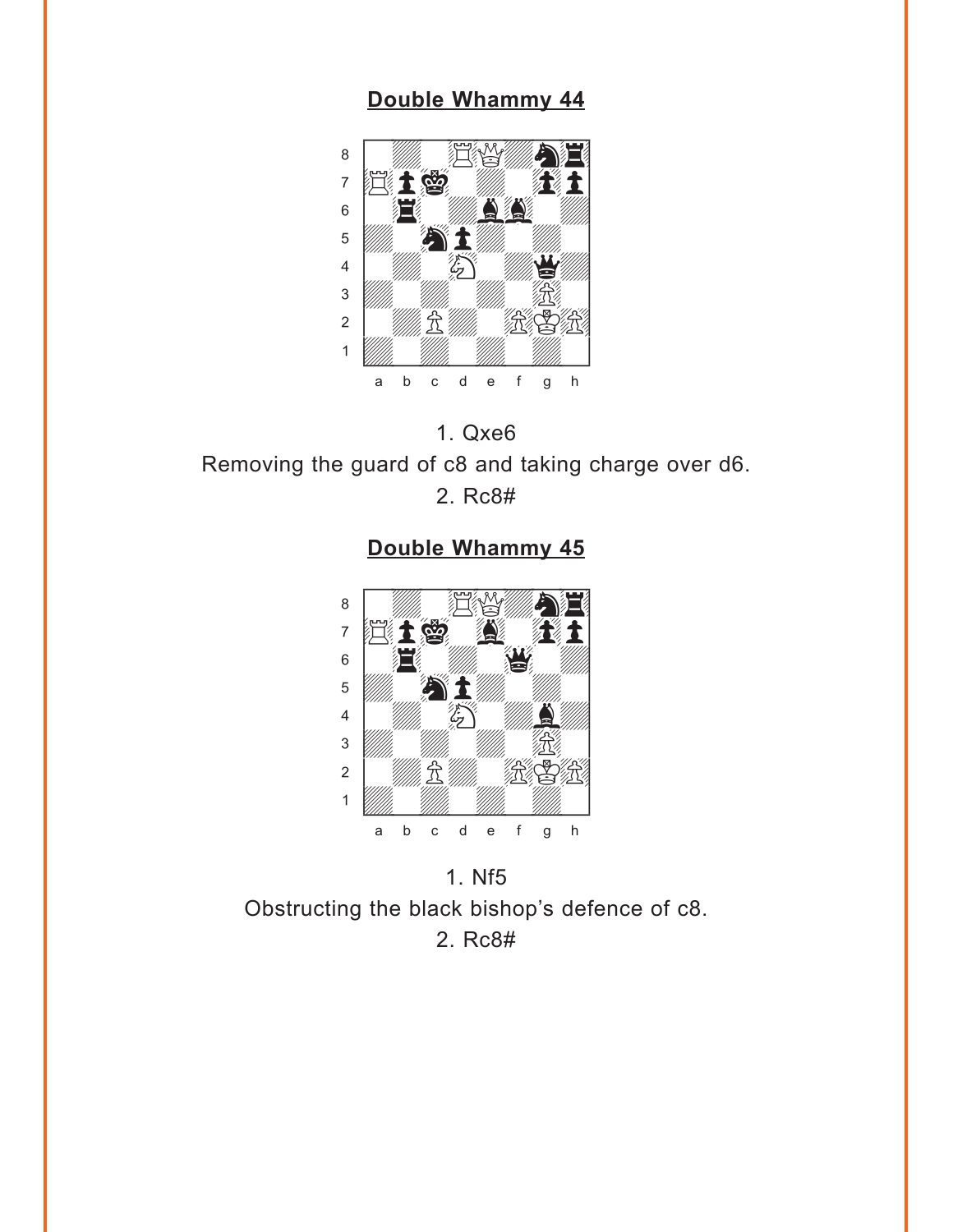<span id="page-12-0"></span>

1. Qxe6 2. Qc8#

The missing black knight on g8 prevents a repeat of 1.Qxe6 2.Rc8#.

So, did you score 10 of 10? Or did you strike out?

The world is full of unusual sports. Most readers of this column probably know about *chessboxing*. But have you ever heard of *feather bowling*? It originated in Belgium and has now taken root in Detroit. Michiganders from Flanders.



I used to play a game called *rookball* with some of my students. I won't explain the rules here, but it requires chess pieces, rubber balls, and a hallway!? Helmets are optional.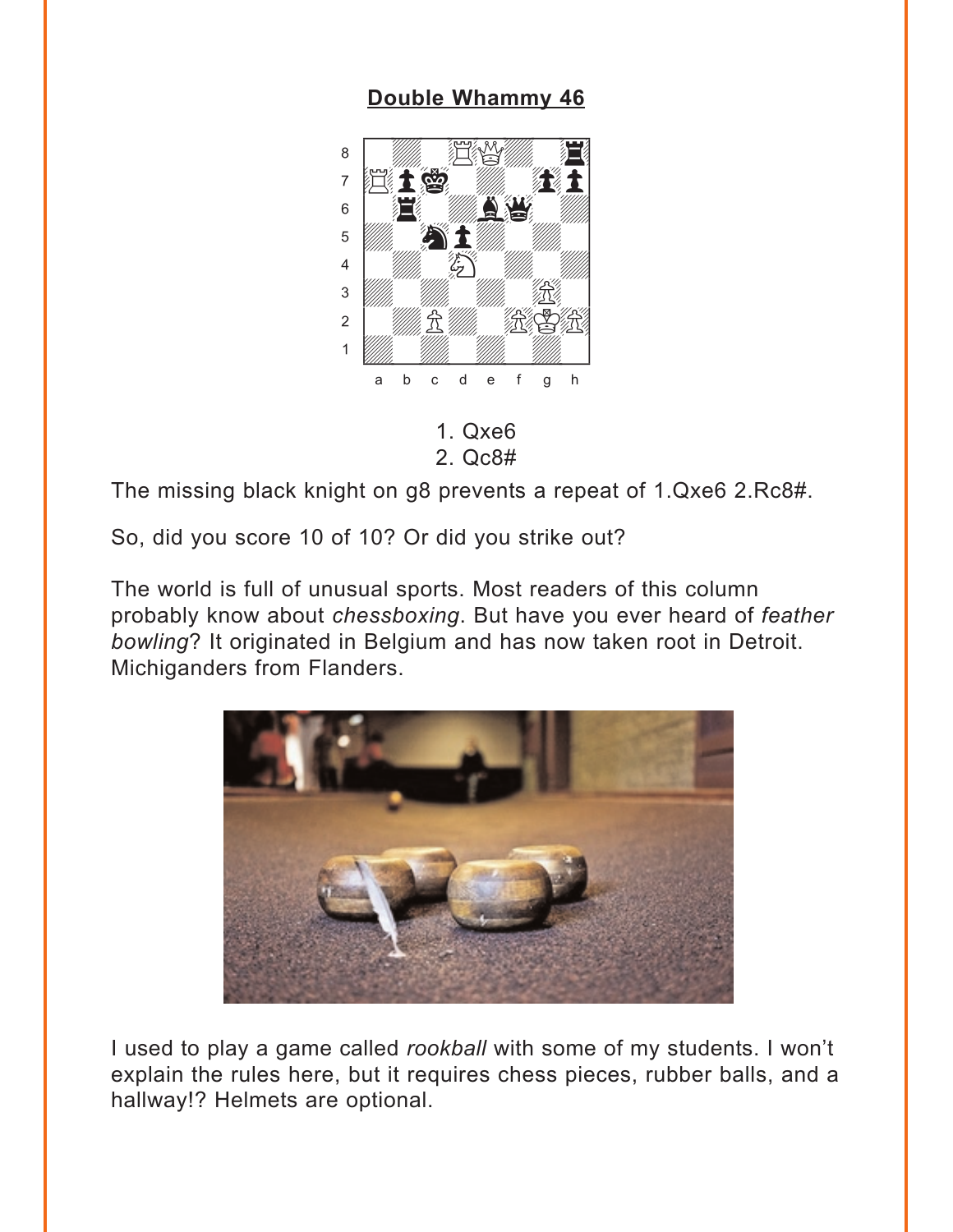<span id="page-13-0"></span>

This problem features a *double Excelsior*. Two pawns each make five straight moves from their starting square to the last rank.

- 1. b4
- 2. b5
- 3. b6
- 4. b7

5. b8=B The first *Excelsior*, underpromoting to bishop.

- 6. Bxf4
- 7. Bg5
- 8. f4
- 9. f5
- 10. f6
- 11. f7
- 12. f8=N The second *Excelsior*, underpromoting to knight.
- 13. Bf6#



For multi-whams 1-14, see columns 2, 7, 13, 20, 28, 35, 37, 44, 50, 61.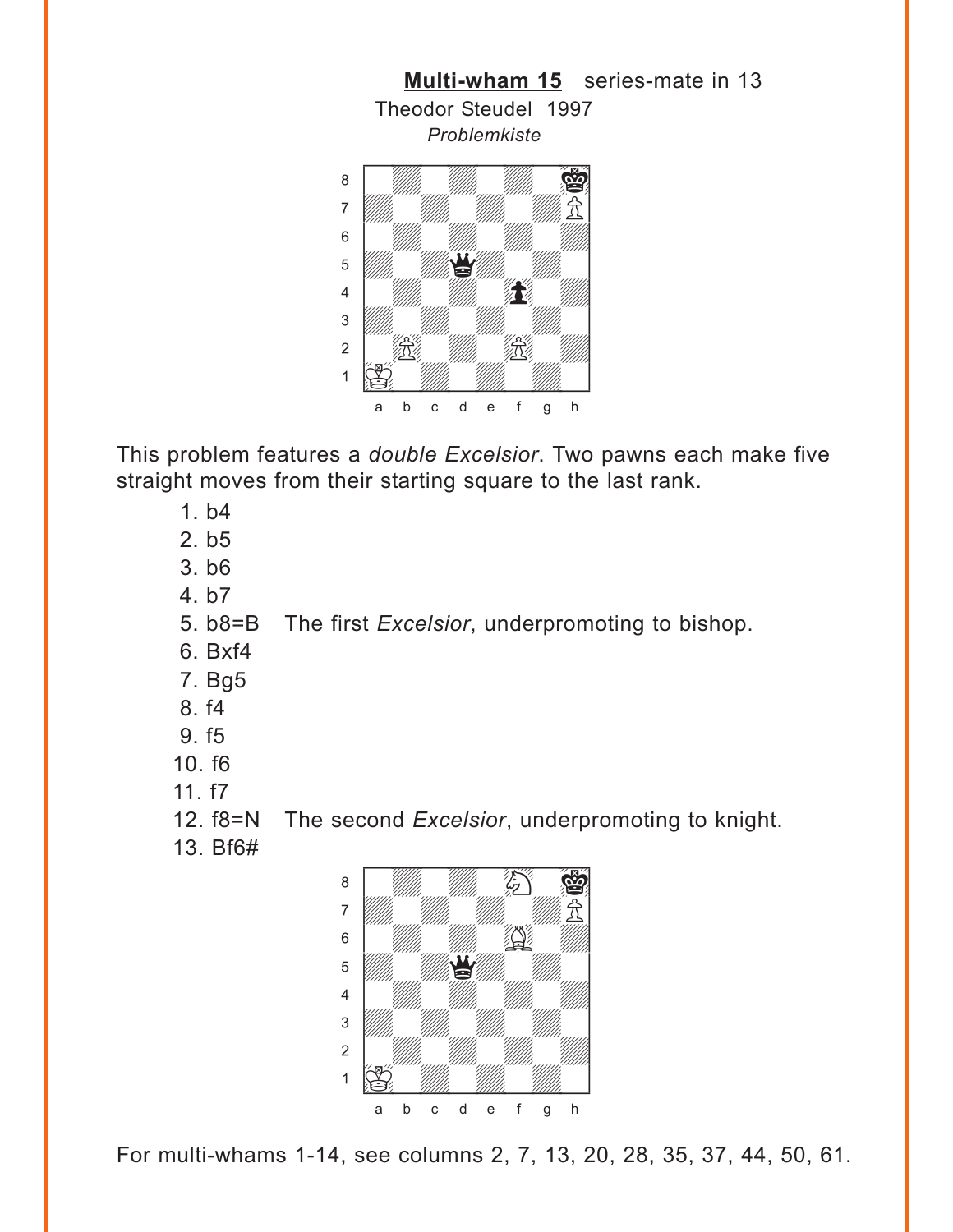<span id="page-14-0"></span>

An *aristocratic* position (no pawns) which can be solved with the board facing any direction. Thanks to Adrian Storisteanu for his help selecting the final setting.

- 1. Kc8 The king steps aside to unpin the rook. Capturing the pinner by 1.Bg3 2.Bxh4 takes one move too long.
- 2. Re6
- 3. Re7 The first of five bridges to be built by the rook. This one allows the king to cross the 7th rank. Do you see where he's headed?
- 4. Kc7
- 5. Kd6
- 6. Re6 Bridge two: crossing d5.



7. Kd5 8. Ke4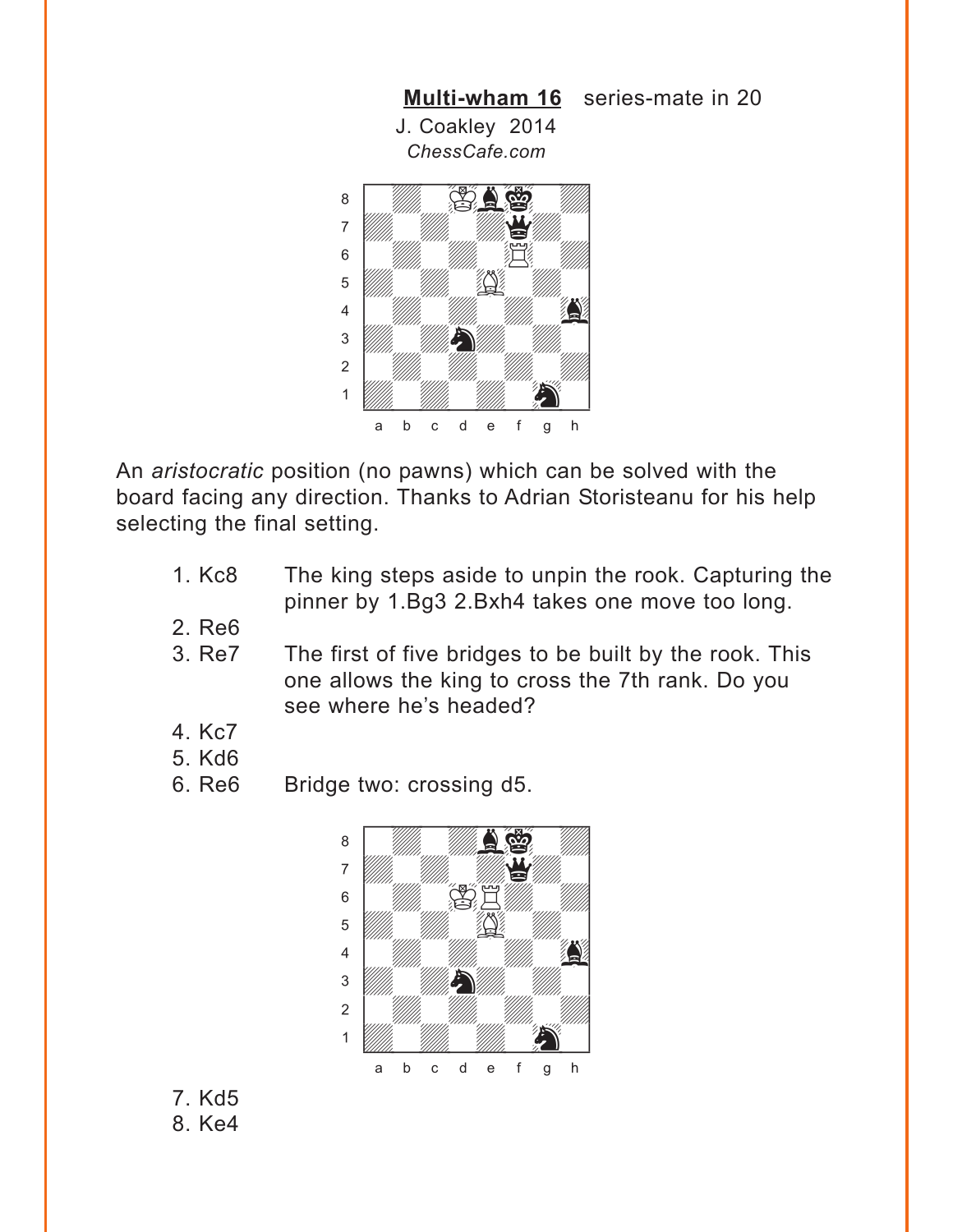9. Rf6 Bridge three: crossing the f-file.



- 10. Kf5
- 11. Kg4
- 12. Rg6 Bridge four: crossing h5.



- 13. Kh5
- 14. Kh6
- 

15. Rg7 Bridge five: recrossing the 7th rank